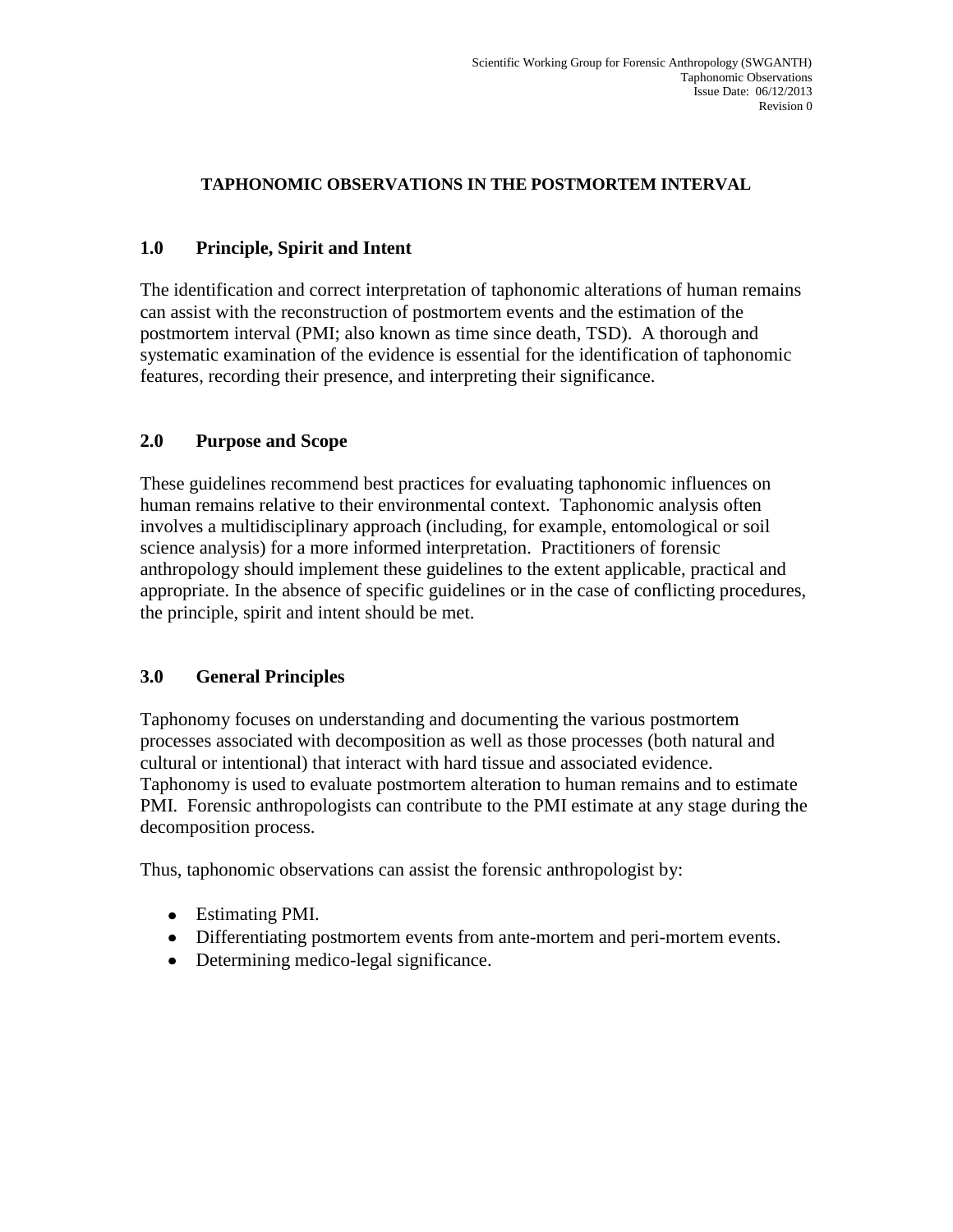## **4.0 Best Practices**

### 4.1 Taphonomic alterations

Taphonomic processes have a wide range of observable effects on evidence, both soft and hard tissues. While the below list is not all inclusive, these represent areas that should be considered during an examination of both hard/bony and soft tissues:

- Abiotic agents and effects, such as
	- o Weathering
		- Mechanical/physical
		- Colluvial/Fluvial/Eolian transport (rolling, etc.)
		- Freeze/thaw cycles
		- Sun-bleaching, etc.
		- Chemical
		- Pedogenic/subsurface
		- Surface chemical weathering
		- Harsh chemical damage related to erosion of cortical tissue (acids or bases)
	- o Thermal events, such as
		- Soot or smoke-marking
		- Calcined bones or teeth
		- Melted or burned non-biological evidence.
- Biotic agents and events:
	- o Decomposition processes, such as
		- **Autolysis**
		- **Putrefaction**
	- o Rodent, carnivore, or other scavengers (i.e., gnawing, chewing, etc.)
	- o Aquatic vertebrates/invertebrates/coral, etc.
	- o Trampling
	- o Insect/boring activity
	- o Root etching and root destruction
- Anthropogenic effects, such as
	- o Trophy skulls (e.g., painting, carvings, wax, etc.)
	- o Anatomical specimens
	- o Cremation
	- o Religious practices (Santeria, Palo Mayombe, Moncado, etc.)
	- o Purposeful mutilation
	- o Accidental damage done during recovery excavation (excavation tool marks, mechanical excavation equipment, etc.)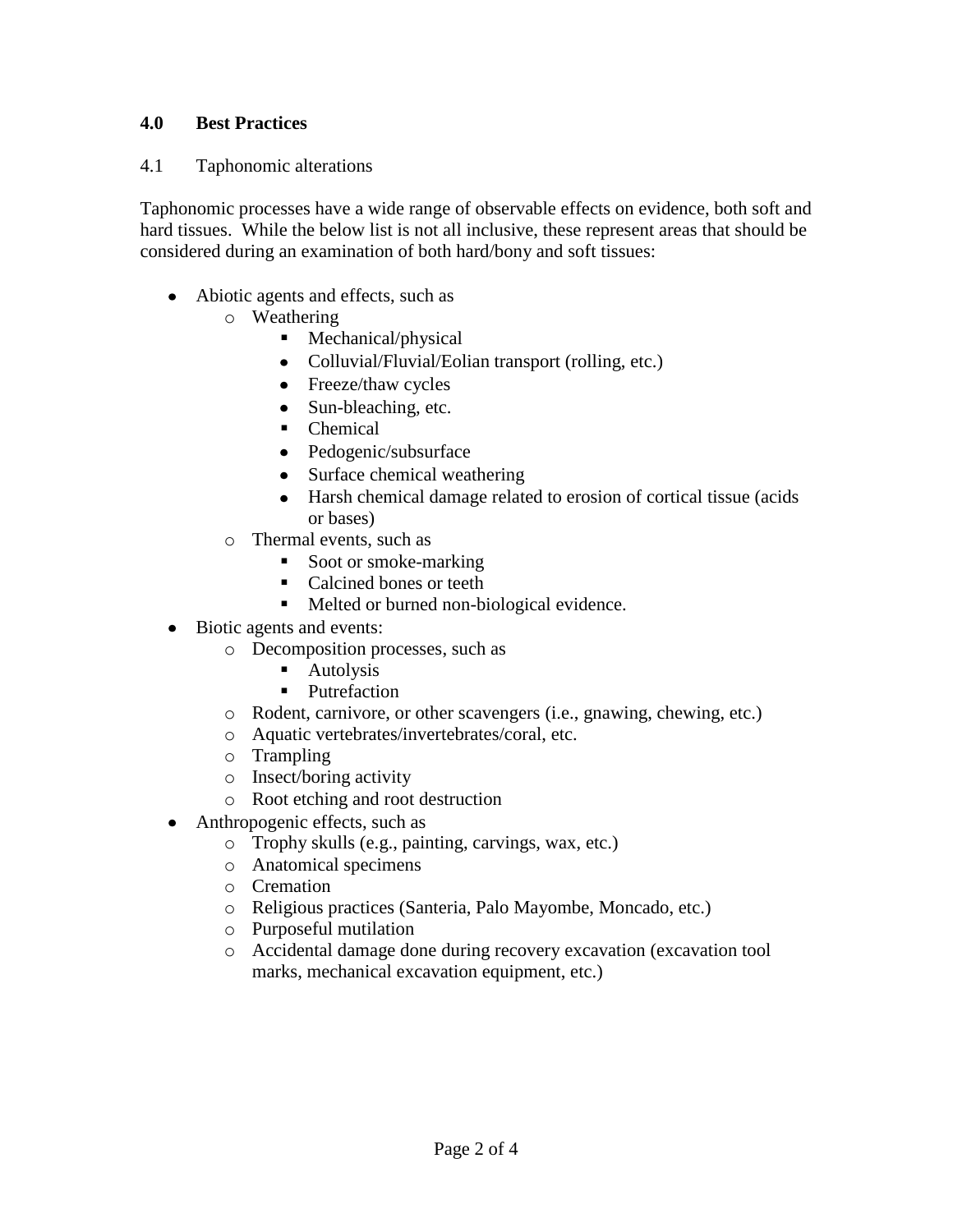#### 4.2 Postmortem Interval Estimation

An accurate estimation of PMI may be critical to the death investigation and is often based on scene contexts as well as associated evidence collected during the recovery phase. A body is subject to a wide spectrum of complex biotic and abiotic taphonomic processes. The involvement of multiple specialists during the recovery phases is optimal; however, the anthropologist should be familiar with recommended collection and preservation strategies, so that if necessary, evidence may be submitted to other analysts at a later date.

A variety of descriptive decomposition systems have been developed by forensic anthropologists as well as researchers in other forensic disciplines. In general, these descriptive systems use a series of phases to describe the decomposition process; these systems and phases, while comparable, vary based on different environmental and decompositional context. For example, scoring systems have been devised to quantify decomposition. The forensic anthropologist should consider using these to describe the condition of a body, and reference to its stage of decomposition and/or its total body score. Additionally, for accurate PMI estimation, the anthropologist should select the most appropriate methods based on the most similar physical and depositional environments.

Transition from one phase to the next is heavily influenced by a number of different factors that may accelerate or impede the progression between stages. The observed factors that influence the rates of decomposition should be described in bench notes and the anthropology report.

To that end, the variables that influence decomposition should be documented and may include:

- Ecological and pedological characteristics, such as:
	- o Outdoor terrestrial
		- **Temperature and humidity**
		- Burial substrate, burial depth, ecosystem (e.g., pasture, park, wooded), oxygen content, etc.
		- Soils: type, texture, moisture content, chemistry (i.e., C, N, P, pH, conductivity, etc.)
		- Shade, sun, elevation
		- **Weather and seasonal observations (e.g., humidity;** maximum/minimum daily temperature, rainfall, etc.);
		- **Insect and scavenger activity**
	- o Indoor terrestrial
		- Location: (e.g. barn, house carpeted or hard floor, car, etc.);
		- **Temperature and humidity**
		- **Insect and scavenger activity**
	- o Aquatic (e.g. creek, marsh, swamp, river, lake, ocean, etc.)
		- water pH, temperature, depth;
		- **•** potential decomposer population;